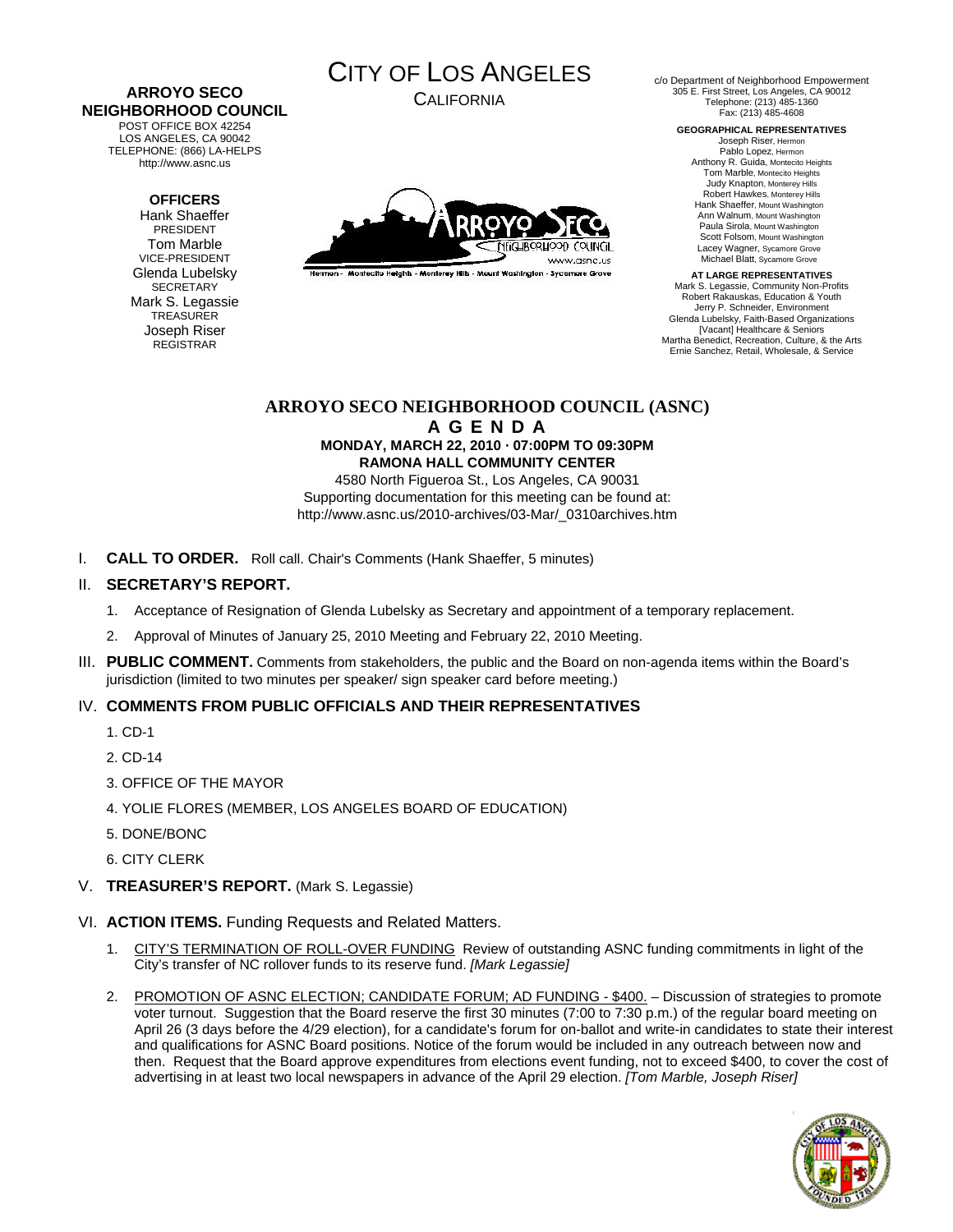# **ARROYO SECO NEIGHBORHOOD COUNCIL (ASNC) AGENDA, Page 2 MONDAY, MARCH 22, 2010 · 07:00PM TO 09:30PM RAMONA HALL COMMUNITY CENTER**

- 3. REQUEST FOR PROPOSAL; WEBSITE MAINTENANCE. -- Motion that the Board approve broad distribution of a request for proposal (RFP) to handle website maintenance for [www.asnc.us](http://www.asnc.us/) for the year beginning July 1, 2010. The suggested RFP will call for a budgeted stipend of \$400 per calendar quarter covering approximately 4-5 hours of work per month. The service provider selected will replace the current volunteer Webmaster. *[Outreach & Communications Committee]*
- 4. FUNDING FOR HERMON WEBSITE \$50. Moved that the ASNC pay up to \$50 from stakeholder communications funds for [www.HermonLA. org](http://www.hermonla.org/) domain renewal and to upgrade to a faster server – *[Hermon Local Issues]*
- 5. FUNDING FOR L. A. INTERNATIONAL CHARTER HIGH SCHOOL (LAICHS) \$983.24. Moved that the ASNC approve a Neighborhood Purposes Grant (from Community Project -- Educations funds) for L .A. International Charter High School (LAICHS) in the amount of \$983.24 allowing the school to purchase specific art supplies for 47 students, including 32 drawing boards, a class set of watercolor paints, and desktop stack cutter for art papers. – *[Hermon Local Issues]*
- 6. FUNDING FOR BUSHNELL WAY ELEMENTARY SCHOOL- \$1000. Moved that the ASNC approve a Neighborhood Purposes Grant (from Community Project -- Educations funds) for Bushnell Way Elementary School in the amount of \$1,000 allowing the school to purchase an LCD projector and document camera to aid visual learners in math classes and for schoolwide use. – *[Hermon Local Issues]*
- 7. FUNDING FOR SANGEET SCHOOL OF WORLD MUSIC \$750 Report on Recreation, Culture & The Arts Committee Meeting March 13th. Motion to grant Sangeet School of World Music \$750 to pay Ramona Hall staff costs for a ten-week Indian music course for local teenagers. *[Recreation, Culture & The Arts Committee]*
- 8. RENEWED FUNDING FOR HERMON PUBLIC ART PROJECT \$500. The Friends of Hermon Dog Park would like to ask the ASNC to reinstate the \$500 Community Project fund approved in Sept. 2008 for the dog-centric public art project in Hermon Park. This was part of the 2009 LA City Community Beautification Grants (CBG). These funds lapsed due to the ASNC standing rules that expenditures must begin during the 2008-09 fiscal year. However in keeping with the ASNC's previous actions with CBGs (such as Heritage Square fencing and the Marmion Way Beautification grant ) these projects typically do not receive all the necessary approvals from the City until the next fiscal year, and the ASNC has always kindly reinstated their funding. When these funds were originally approved, there were no specific categories in the ASNC budget. But we believe this would fall under "Environment and Beautification" in the current budget.
- 9. ADDITIONAL FUNDING FOR MARMION WAY BEAUTIFICATION \$1400. Moved that the Board approve \$1,400 for labor and materials (from Community Improvement – Environment & Beautification funds) to water the trees planted in the Marmion Way Beautification project. *[Mt. Washington Local Issues]*
- 10. FUNDING FOR BEAUTIFICATION OF JESSICA TRIANGLE \$500. Moved that the Board approve \$500 (from Community Improvement – Environment & Beautification funds) for plants to upgrade the Jessica Triangle *[Mt. Washington Local Issues]*

# **VII ACTION ITEMS.** Non-Finance Related.

- 1. BUDGET SURVEY FORMS AT ELECTION. Discussion on procedure for getting budget survey forms completed by voters at the next ASNC election. [*Mark Legassie*]
- 2. ASNC PARTICIPATION IN DONE'S EMERGENCY PREPAREDNESS TASK FORCE. Discussion of ASNC participation in DONE's Emergency Preparedness Task Force, and the delivery to DONE of a standardized toolkit on how to set up a community emergency response plan. *[Mark Legassie]*
- 3. LETTER OPPOSING IMPOSITION OF PARKING FEES. Move that the ASNC write to the Department of Recreation & Parks and Councilmembers Huizar and Reyes to oppose a proposal to charge parking fees in regional parks, including Debs Park, that is being studied by the Department of Transportation. We appreciate the City's need to raise funds but believe this idea is harmful to our stakeholders whose recreational options are already limited by hard economic times. (text of letter to be available at the meeting) *[Martha Benedict]*
- 4. COMMUNITY IMPACT STATEMENT SUPPORTING CERTAIN VEHICLE IMPOUNDS. Moved that the ASNC issue a formal Community Impact Statement (CIS) to inform City Council of its support for Council File #10-0369, which would



**ARROYO SECO NEIGHBORHOOD COUNCIL** Post Office Box 42254, Los Angeles, Ca90042 Phone (866) LA-HELPS www.asnc.us

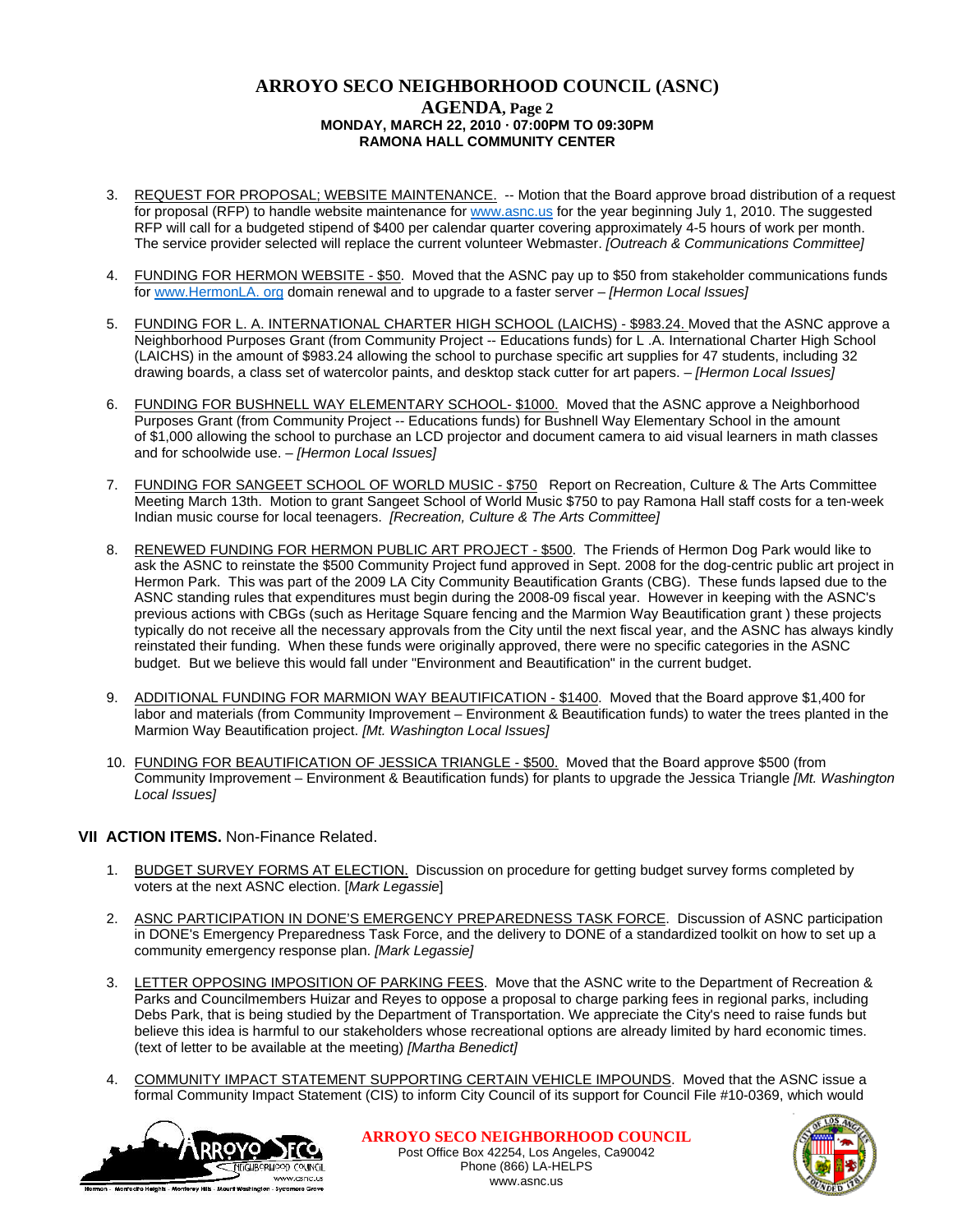# **ARROYO SECO NEIGHBORHOOD COUNCIL (ASNC) AGENDA, Page 3 MONDAY, MARCH 22, 2010 · 07:00PM TO 09:30PM RAMONA HALL COMMUNITY CENTER**

allow police to impound certain vehicles used to illegally dump bulky items or hazardous or solid waste on public or private property. *[Joseph Riser]*

Suggested draft of CIS (~450 characters):

 The City-certified Arroyo Seco Neighborhood Council supports the proposed amendment to L.A.M.C. Section 41.70.3 that would allow for the 30-day impound of vehicles used to commit illegal dumping crimes, especially in the case of repeat offenders. The hillsides and open spaces of the Arroyo Seco region have long been prime targets for such dumping, which erases its natural beauty and costs the taxpayer money to remove. We encourage adoption and rapid implementation of this penalty as a further deterrent."

5. EXPANSION OF PUBLIC PARKING AT GLASSELL PARK POST OFFICE. Motion that the Board send a letter of support for the campaign to expand public parking at the Glassell Park Post Office. (letter will be distributed at meeting) *[Mt. Washington Local Issues]* 

# VII. **COMMITTEE AND OTHER REPORTS.**

- 1. Local Issues.
	- (a) Hermon
	- (b) Montecito Heights
	- (c) Monterey Hills
	- (d) Mount Washington
	- (e) Sycamore Grove
- 2. Communications and Outreach (Joseph Riser)
- 3. Budget and Finance (Mark Legassie)
- 4. Environment (Jerry Schneider)
- 5. Community Garden (Paula Sirola)
- 6. Public Safety (Mark Legassie)
- 7. Rules and Elections (Tom Marble)

#### VIII.**REPORTS FROM LIAISONS.** (10 minutes)

- 1. LOS ANGELES NEIGHBORHOOD COUNCILS COALITION (Ann Walnum)
- 2. MW ELEMENTARY SCHOOL MULTIPURPOSE ROOM (Ann Walnum)
- 3. FRIENDS OF SOUTHWEST MUSEUM (Ann Walnum)
- 4. DIRECTOR OF ANIMAL WELFARE (Lezle Stein, [thedogtrainer@hotmail.com](mailto:thedogtrainer@hotmail.com), 323-225-6700)
- 5. OTHER
- IX. **NEW BUSINESS** (Committee referrals and/or future Board agenda items). (10 minutes)
	- 1. Comments from the Board on subject matters within its jurisdiction, and suggestions for future agenda items.
	- 2. Future meeting dates and locations (Hank Shaeffer)

Next meeting dates: April 26, 2010 and May 24, 2010 at 07:00PM, Ramona Hall Community Center.

#### X. **ADJOURNMENT.**

**Funding requests**: Unless otherwise stated in the approved motion, any funds appropriated for community projects as a result of this meeting's actions: (1) will be drawn from the 2009-10 ASNC budget; and, (2) under ASNC standing rules, expenditure of any such funds must begin within 6 months or the appropriation will automatically lapse.



**ARROYO SECO NEIGHBORHOOD COUNCIL** Post Office Box 42254, Los Angeles, Ca90042 Phone (866) LA-HELPS www.asnc.us